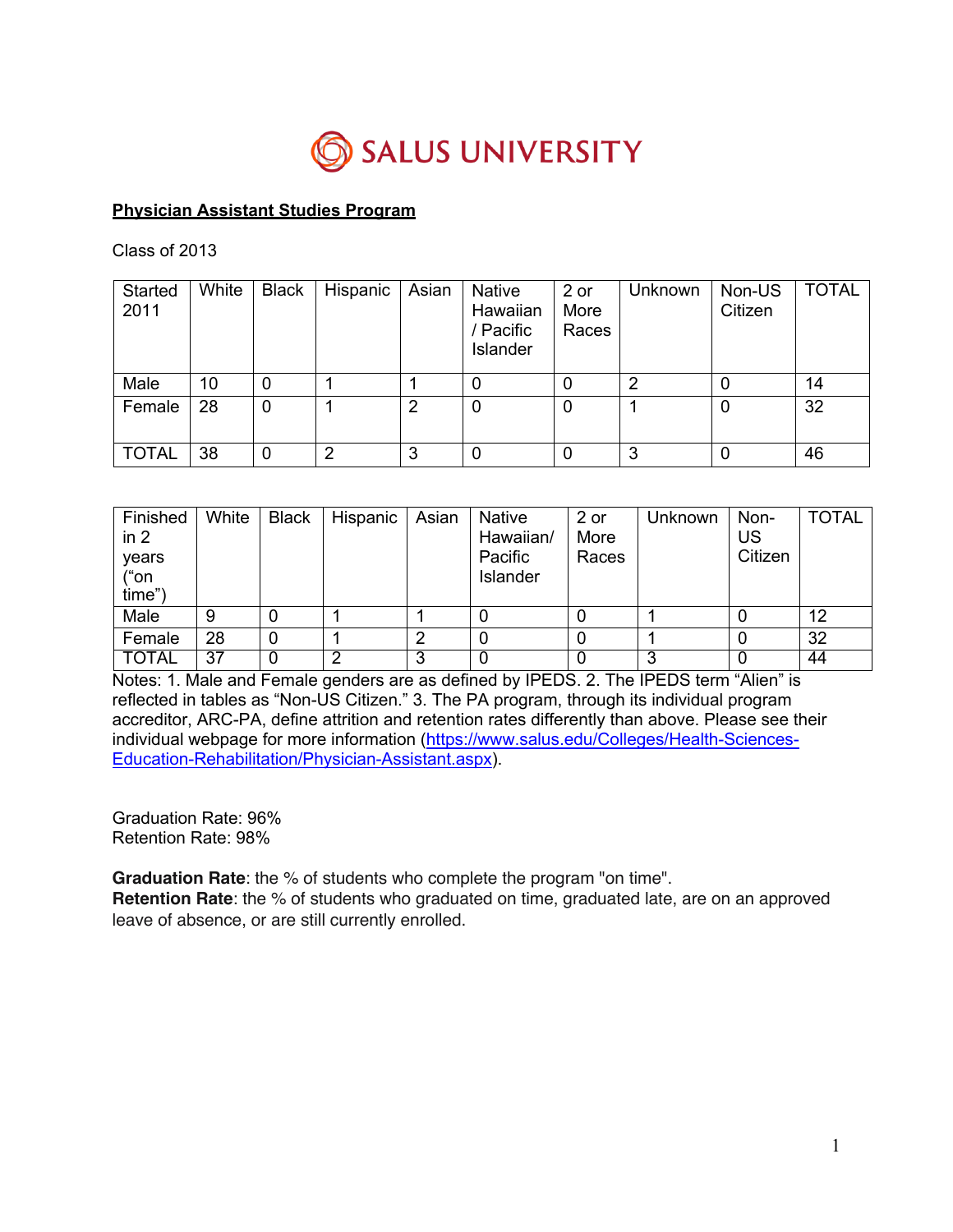

| Started<br>2012 | White | <b>Black</b> | Hispanic | Asian | <b>Native</b><br>Hawaiian<br>/ Pacific<br>Islander | 2 or<br>More<br>Races | Unknown | Non-<br>US<br>Citizen | <b>TOTAL</b> |
|-----------------|-------|--------------|----------|-------|----------------------------------------------------|-----------------------|---------|-----------------------|--------------|
| Male            | 17    | 0            | 0        |       |                                                    | 0                     | 0       | 0                     | 18           |
| Female          | 29    | 2            | 3        | 4     | 0                                                  | 0                     | 0       | $\Omega$              | 38           |
| <b>TOTAL</b>    | 46    | 2            | 3        | 5     |                                                    | 0                     | 0       | 0                     | 56           |

| Finished<br>in 2<br>years<br>("on<br>time") | White | <b>Black</b> | Hispanic | Asian | <b>Native</b><br>Hawaiian<br>/ Pacific<br>Islander | 2 or<br>More<br>Races | Unknown | Non-<br>US<br>Citizen | <b>TOTAL</b> |
|---------------------------------------------|-------|--------------|----------|-------|----------------------------------------------------|-----------------------|---------|-----------------------|--------------|
| Male                                        | 17    |              |          |       |                                                    |                       |         |                       | 18           |
| Female                                      | 28    |              | ົ        | 4     |                                                    |                       |         |                       | 36           |
| <b>TOTAL</b>                                | 45    |              | 3        | 5     |                                                    |                       |         | 0                     | 54           |

Notes: 1. Male and Female genders are as defined by IPEDS. 2. The IPEDS term "Alien" is reflected in tables as "Non-US Citizen." 3. The PA program, through its individual program accreditor, ARC-PA, define attrition and retention rates differently than above. Please see their individual webpage for more information (https://www.salus.edu/Colleges/Health-Sciences-Education-Rehabilitation/Physician-Assistant.aspx).

Graduation Rate: 96% Retention Rate: 98%

**Graduation Rate**: the % of students who complete the program "on time".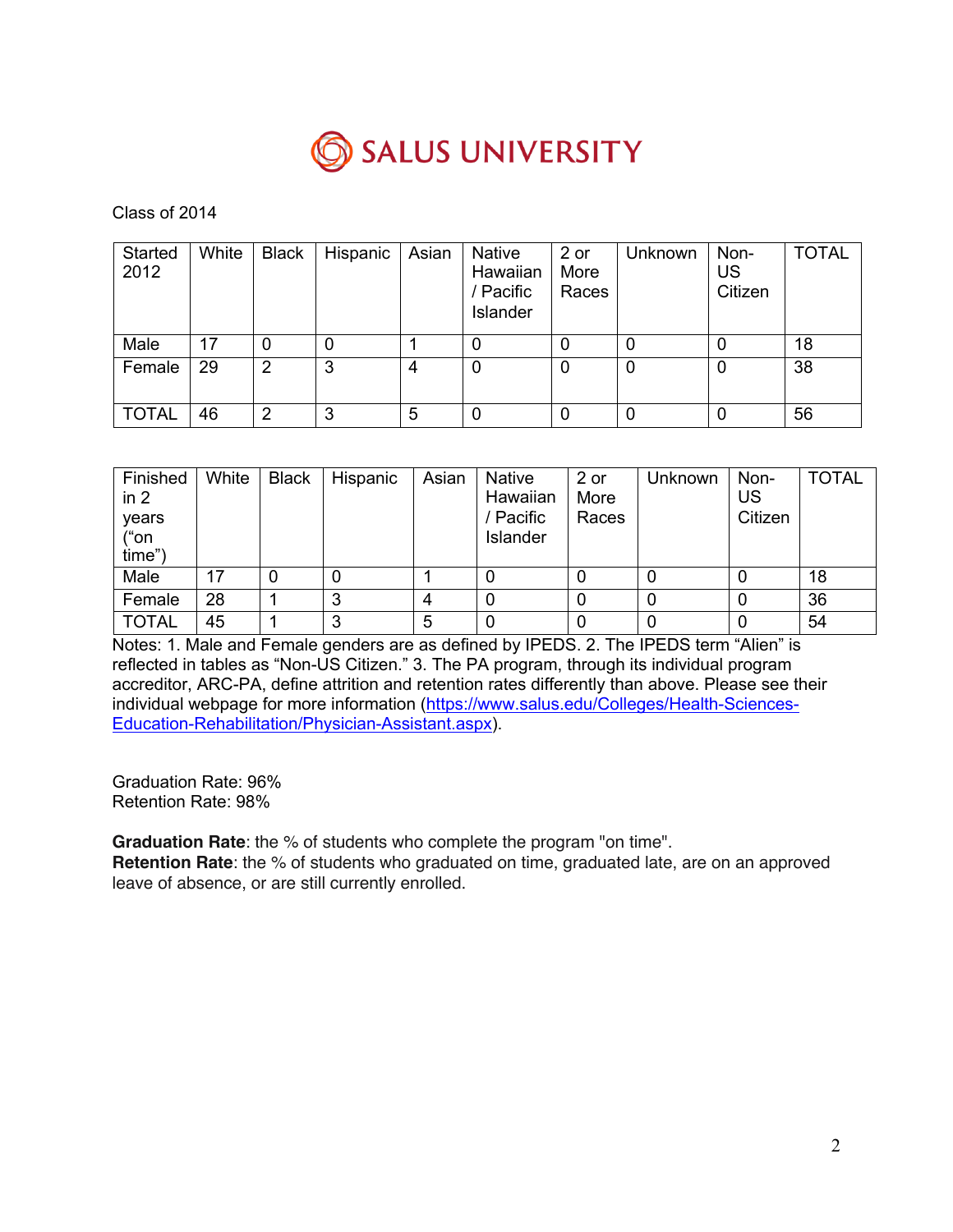

| <b>Started</b><br>2013 | White | <b>Black</b> | Hispanic | Asian | <b>Native</b><br>Hawaiian/<br>Pacific<br>Islander | 2 or<br>More<br>Races | Unknown | Non-<br>US<br>Citizen | <b>TOTAL</b> |
|------------------------|-------|--------------|----------|-------|---------------------------------------------------|-----------------------|---------|-----------------------|--------------|
| Male                   | 10    | 2            | 0        |       |                                                   |                       | 0       |                       | 13           |
| Female                 | 31    |              | 3        |       | 0                                                 | 0                     | 0       | 2                     | 38           |
| <b>TOTAL</b>           | 41    | 3            | 3        | 2     | 0                                                 |                       | 0       | 2                     | 51           |

| Finished<br>in 2<br>years<br>("on<br>time") | White | <b>Black</b> | Hispanic | Asian | <b>Native</b><br>Hawaiian<br>/ Pacific<br>Islander | 2 or<br>More<br>Races | Unknown | Non-<br>US<br>Citizen | <b>TOTAL</b> |
|---------------------------------------------|-------|--------------|----------|-------|----------------------------------------------------|-----------------------|---------|-----------------------|--------------|
| Male                                        | 10    |              |          |       |                                                    |                       |         |                       | 12           |
| Female                                      | 30    |              |          |       |                                                    |                       |         |                       | 35           |
| <b>TOTAL</b>                                | 40    | ◠            | ◠        | 2     | 0                                                  |                       | 0       |                       | 47           |

Notes: 1. Male and Female genders are as defined by IPEDS. 2. The IPEDS term "Alien" is reflected in tables as "Non-US Citizen." 3. The PA program, through its individual program accreditor, ARC-PA, define attrition and retention rates differently than above. Please see their individual webpage for more information (https://www.salus.edu/Colleges/Health-Sciences-Education-Rehabilitation/Physician-Assistant.aspx).

Graduation Rate: 92% Retention Rate: 96%

**Graduation Rate**: the % of students who complete the program "on time".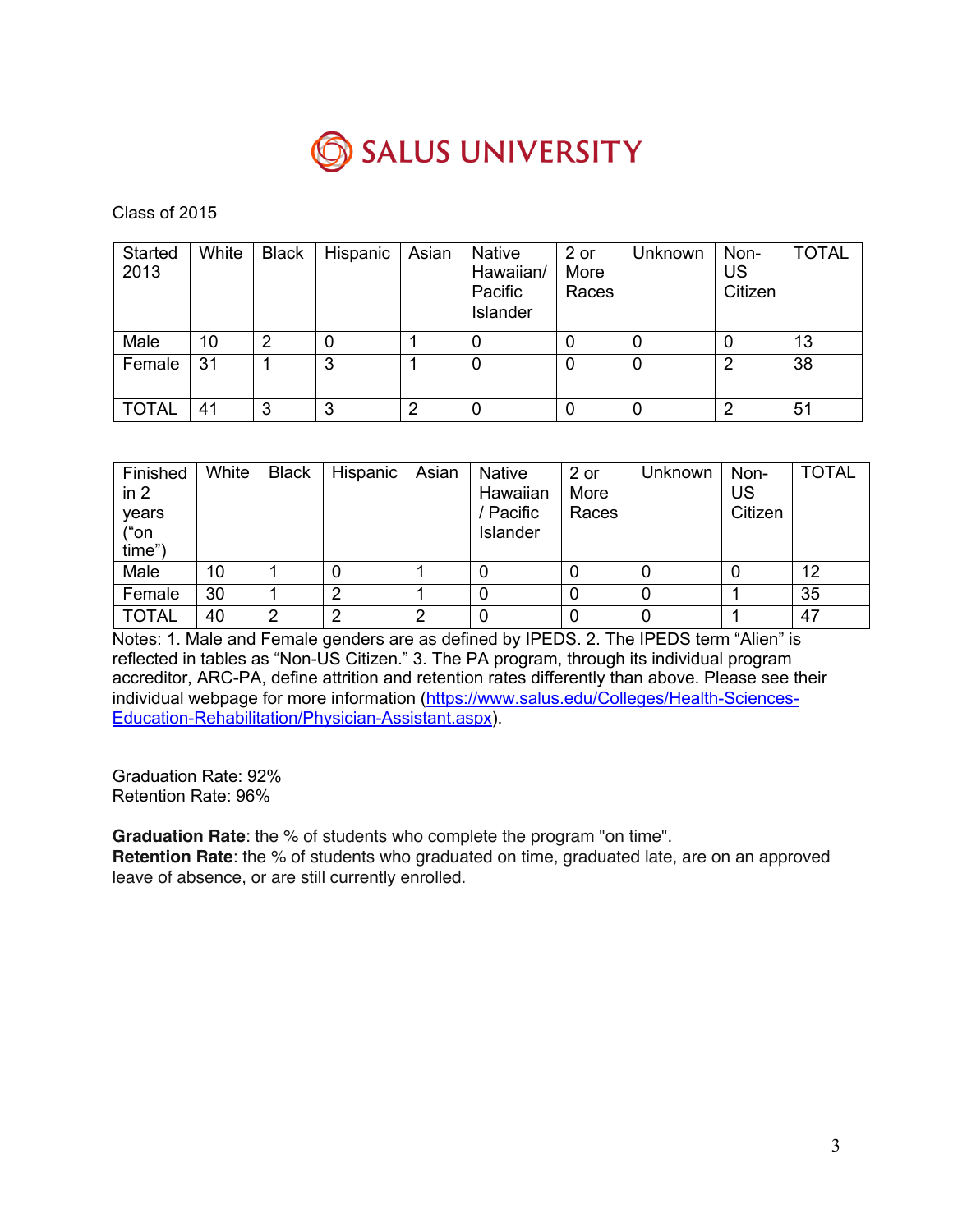

| Started<br>2014 | White | <b>Black</b> | Hispanic | Asian | <b>Native</b><br>Hawaiian<br>/ Pacific<br>Islander | 2 or<br>More<br>Races | Unknown | Non-<br>US<br>Citizen | <b>TOTAL</b> |
|-----------------|-------|--------------|----------|-------|----------------------------------------------------|-----------------------|---------|-----------------------|--------------|
| Male            | 13    |              |          | 2     |                                                    |                       | ◠       |                       | 20           |
| Female          | 26    |              |          | 3     | 0                                                  |                       |         |                       | 34           |
| <b>TOTAL</b>    | 39    | 2            | ◠        | 5     |                                                    | ႒                     | 3       |                       | 54           |

| Finished<br>in 2<br>years<br>("on<br>time") | White | <b>Black</b> | Hispanic | Asian | <b>Native</b><br>Hawaiian<br>/ Pacific<br>Islander | 2 or<br>More<br>Races | Unknown | Non-<br>US<br>Citizen | <b>TOTAL</b> |
|---------------------------------------------|-------|--------------|----------|-------|----------------------------------------------------|-----------------------|---------|-----------------------|--------------|
| Male                                        | 13    |              |          | 2     | O                                                  |                       | ≘       |                       | 19           |
| Female                                      | 24    |              |          | 3     | O                                                  |                       |         |                       | 32           |
| <b>TOTAL</b>                                | 39    | າ            | ⌒        | 5     | 0                                                  | ≘                     | 3       |                       | 51           |

Notes: 1. Male and Female genders are as defined by IPEDS. 2. The IPEDS term "Alien" is reflected in tables as "Non-US Citizen." 3. The PA program, through its individual program accreditor, ARC-PA, defines attrition and retention rates differently than above. Please see their individual webpage for more information (https://www.salus.edu/Colleges/Health-Sciences-Education-Rehabilitation/Physician-Assistant.aspx).

Graduation Rate: 94% Retention Rate: 96%

**Graduation Rate**: the % of students who complete the program "on time".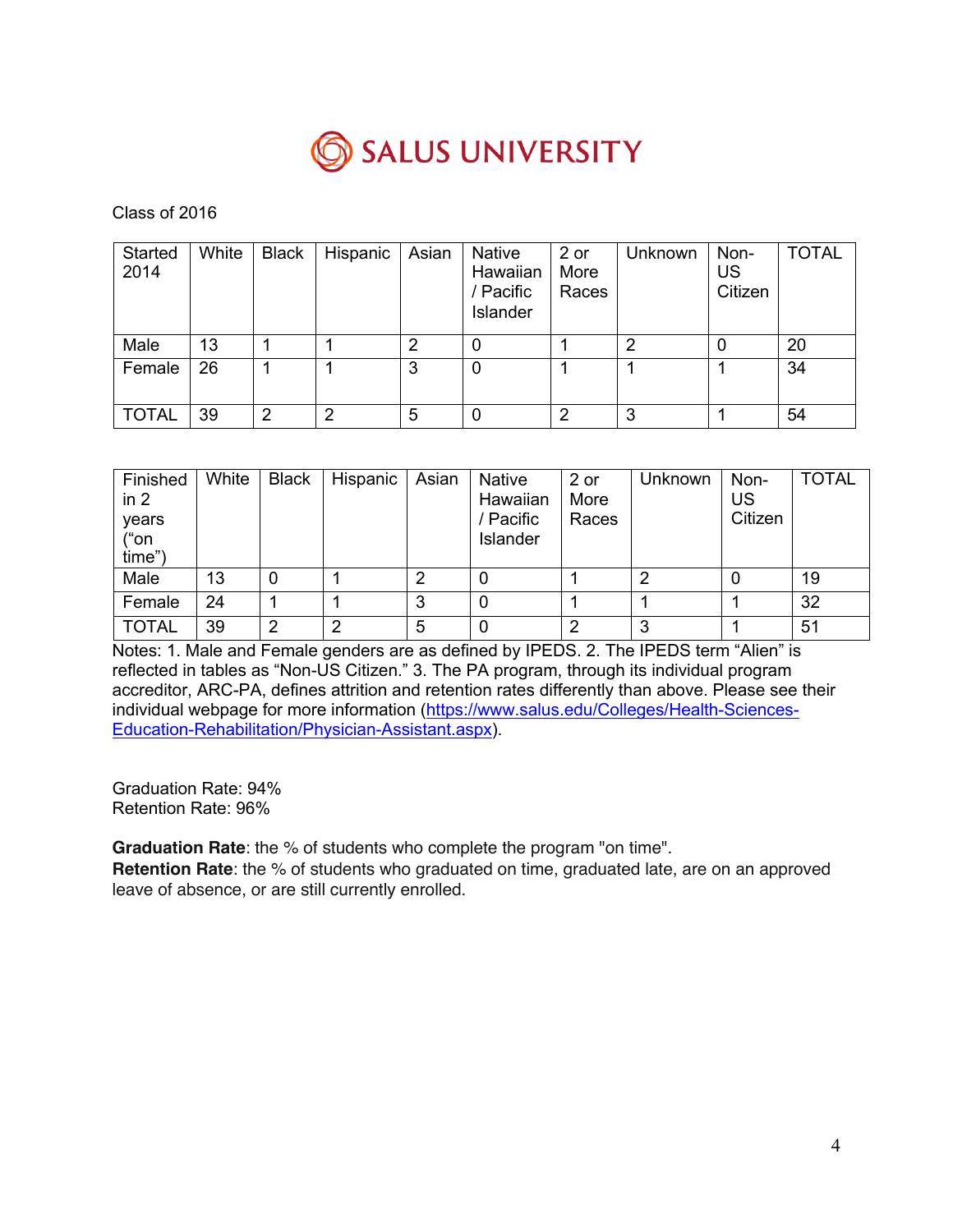

| Started<br>2015 | White | <b>Black</b> | Hispanic | Asian | <b>Native</b><br>Hawaiian<br>/ Pacific<br>Islander | 2 or<br>More<br>Races | <b>Unknown</b> | Non-<br>US<br>Citizen | <b>TOTAL</b> |
|-----------------|-------|--------------|----------|-------|----------------------------------------------------|-----------------------|----------------|-----------------------|--------------|
| Male            | 11    | 4            | ◠        | 0     |                                                    |                       |                |                       | 18           |
| Female          | 22    | 2            | 4        | 3     | 0                                                  |                       |                | 0                     | 32           |
| <b>TOTAL</b>    | 33    | 6            | 6        | 3     | 0                                                  |                       |                | 0                     | 50           |

| Finished<br>in 2<br>years<br>("on<br>time") | White | <b>Black</b> | Hispanic | Asian | Native<br>Hawaiian/<br>Pacific<br>Islander | 2 or<br>More<br>Races | Unknown | Non-<br>US<br>Citizen | <b>TOTAL</b> |
|---------------------------------------------|-------|--------------|----------|-------|--------------------------------------------|-----------------------|---------|-----------------------|--------------|
| Male                                        | 8     |              |          |       | 0                                          |                       |         |                       |              |
| Female                                      | 22    | 2            | 4        |       | 0                                          |                       |         |                       | 31           |
| <b>TOTAL</b>                                | 30    | 3            | 5        | ≘     | 0                                          |                       |         |                       | 42           |

Notes: 1. Male and Female genders are as defined by IPEDS. 2. The IPEDS term "Alien" is reflected in tables as "Non-US Citizen." 3. The PA program, through its individual program accreditor, ARC-PA, define attrition and retention rates differently than above. Please see their individual webpage for more information (https://www.salus.edu/Colleges/Health-Sciences-Education-Rehabilitation/Physician-Assistant.aspx).

Graduation Rate: 84% Retention Rate: 88%

**Graduation Rate**: the % of students who complete the program "on time".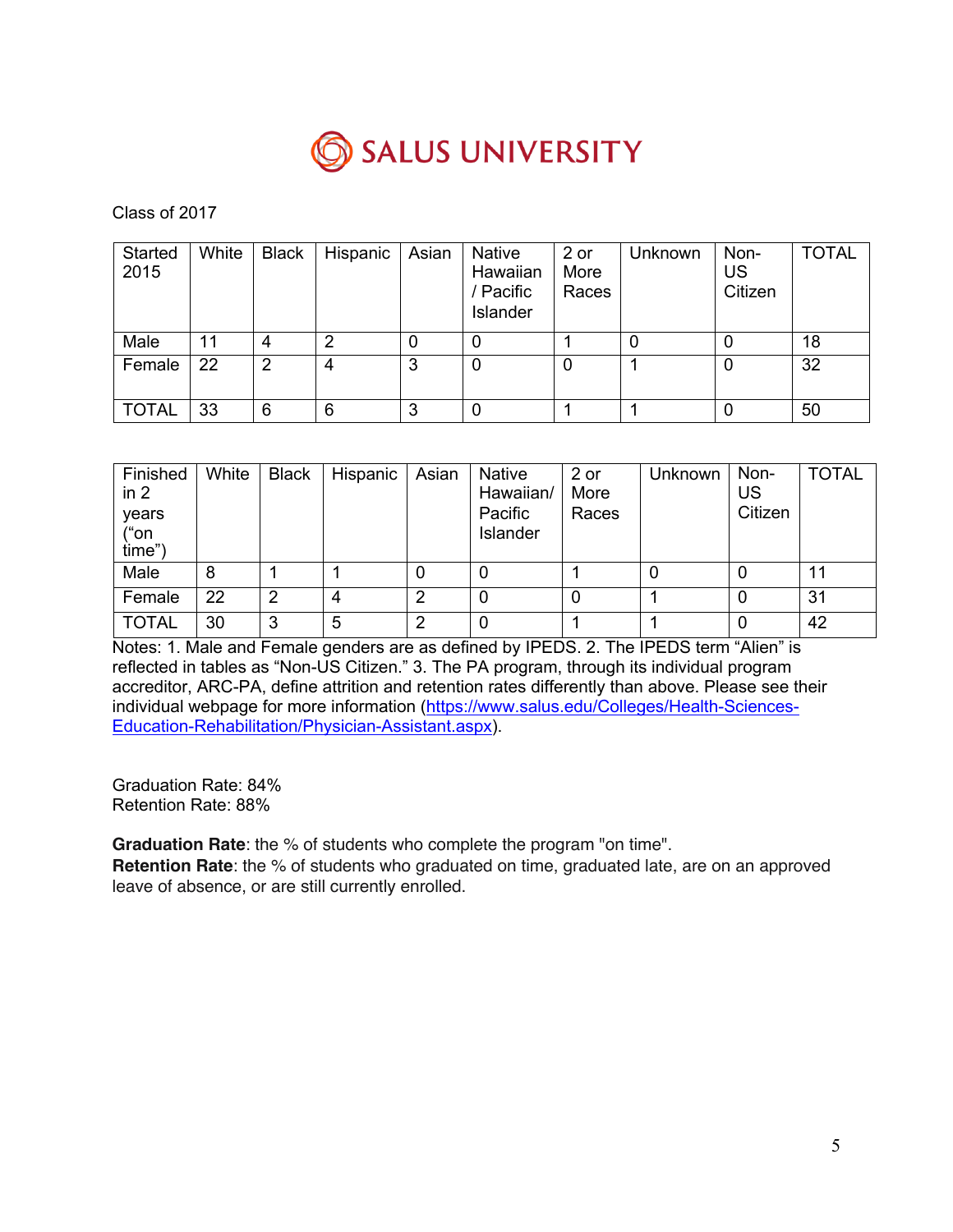

| Started<br>2016 | White | <b>Black</b>   | Hispanic | Asian | <b>Native</b><br>Hawaiian<br>/ Pacific<br>Islander | 2 or<br>More<br>Races | Unknown | Non-<br>US<br>Citizen | <b>TOTAL</b> |
|-----------------|-------|----------------|----------|-------|----------------------------------------------------|-----------------------|---------|-----------------------|--------------|
| Male            | 12    | 3              |          | っ     | 0                                                  |                       |         | 0                     | 19           |
| Female          | 24    | $\overline{2}$ | 2        | 4     | 0                                                  |                       |         | 0                     | 32           |
| <b>TOTAL</b>    | 36    | 4              | 3        | 6     | 0                                                  |                       |         | 0                     | 51           |

| Finished<br>in 2<br>years<br>("on<br>time") | White | <b>Black</b> | Hispanic | Asian | <b>Native</b><br>Hawaiian<br>/ Pacific<br>Islander | 2 or<br>More<br>Races | Unknown | Non-<br>US<br>Citizen | <b>TOTAL</b> |
|---------------------------------------------|-------|--------------|----------|-------|----------------------------------------------------|-----------------------|---------|-----------------------|--------------|
| Male                                        | 12    | 2            | 0        |       |                                                    |                       |         |                       | 16           |
| Female                                      | 23    |              | າ        | 4     |                                                    |                       |         | 0                     | 30           |
| <b>TOTAL</b>                                | 35    | 3            | າ        | 5     |                                                    |                       |         | 0                     | 46           |

Notes: 1. Male and Female genders are as defined by IPEDS. 2. The IPEDS term "Alien" is reflected in tables as "Non-US Citizen." 3. The PA program, through its individual program accreditor, ARC-PA, define attrition and retention rates differently than above. Please see their individual webpage for more information (https://www.salus.edu/Colleges/Health-Sciences-Education-Rehabilitation/Physician-Assistant.aspx).

Graduation Rate: 90% Retention Rate: 90%

**Graduation Rate**: the % of students who complete the program "on time".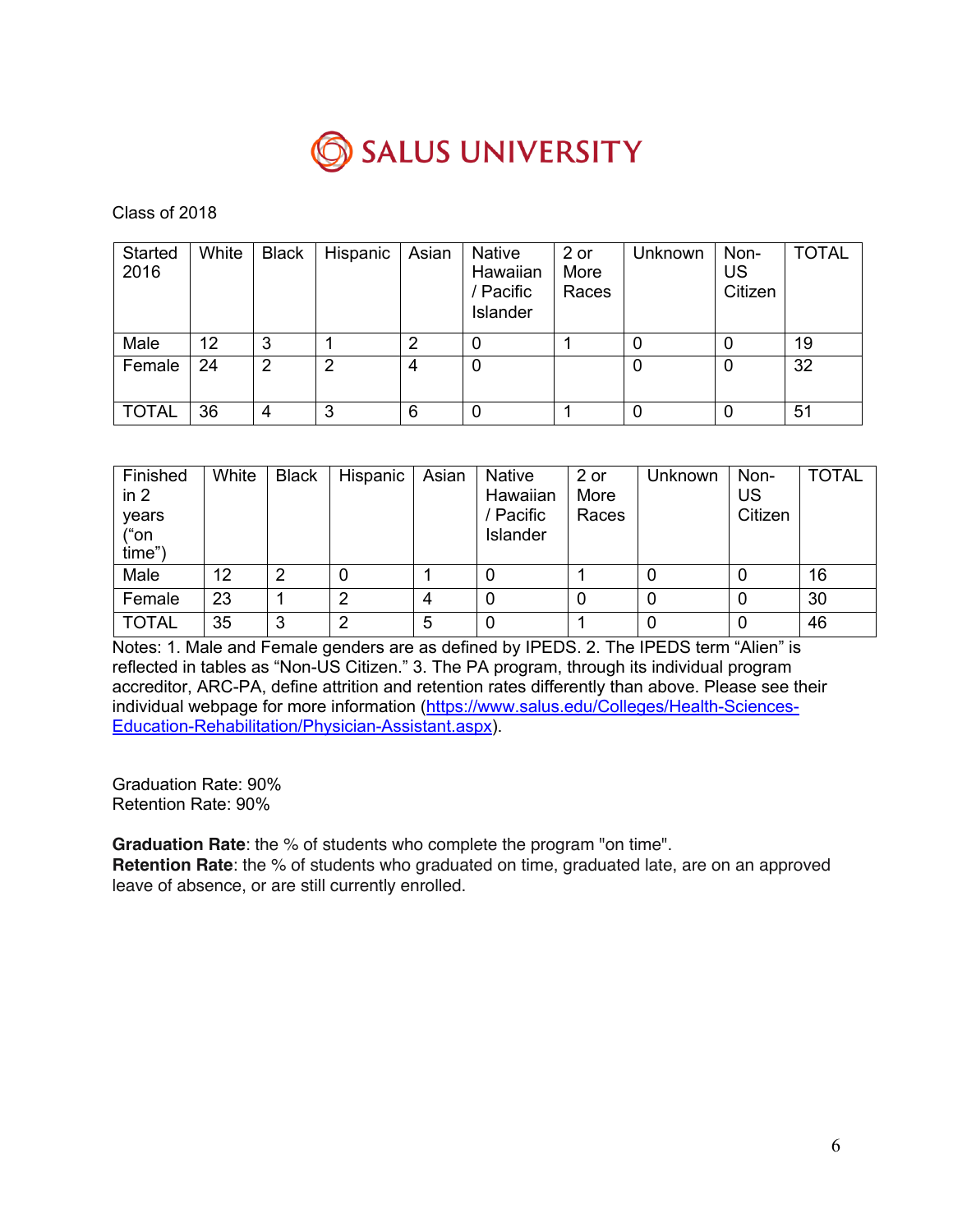

| Started<br>2017 | White | <b>Black</b> | Hispanic | Asian | <b>Native</b><br>Hawaiian/<br>Pacific<br>Islander | 2 or<br>More<br>Races | Unknown | Non-<br>US<br>Citizen | <b>TOTAL</b> |
|-----------------|-------|--------------|----------|-------|---------------------------------------------------|-----------------------|---------|-----------------------|--------------|
| Male            | 13    | 0            |          | 2     | 0                                                 | 0                     |         | 0                     | 17           |
| Female          | 28    | 0            |          | 3     | 0                                                 |                       |         | 0                     | 33           |
| <b>TOTAL</b>    | 41    | 0            | っ        | 5     | 0                                                 |                       |         | 0                     | 50           |

| Finished<br>in 2<br>years<br>("on<br>time") | White | <b>Black</b> | Hispanic | Asian | <b>Native</b><br>Hawaiia<br>n/Pacific<br>Islander | 2 or<br>More<br>Races | Unknown | Non-<br>US<br>Citizen | <b>TOTAL</b> |
|---------------------------------------------|-------|--------------|----------|-------|---------------------------------------------------|-----------------------|---------|-----------------------|--------------|
| Male                                        | 13    |              |          | ≘     |                                                   | 0                     |         | 0                     | 17           |
| Female                                      | 27    |              |          | 3     |                                                   |                       | 0       | 0                     | 32           |
| <b>TOTAL</b>                                | 39    |              | 2        | 5     |                                                   |                       |         | 0                     | 49           |

Notes: 1. Male and Female genders are as defined by IPEDS. 2. The IPEDS term "Alien" is reflected in tables as "Non-US Citizen." 3. The PA program, through its individual program accreditor, ARC-PA, define attrition and retention rates differently than above. Please see their individual webpage for more information (https://www.salus.edu/Colleges/Health-Sciences-Education-Rehabilitation/Physician-Assistant.aspx).

Graduation Rate: 98% Retention Rate: 100%

**Graduation Rate**: the % of students who complete the program "on time".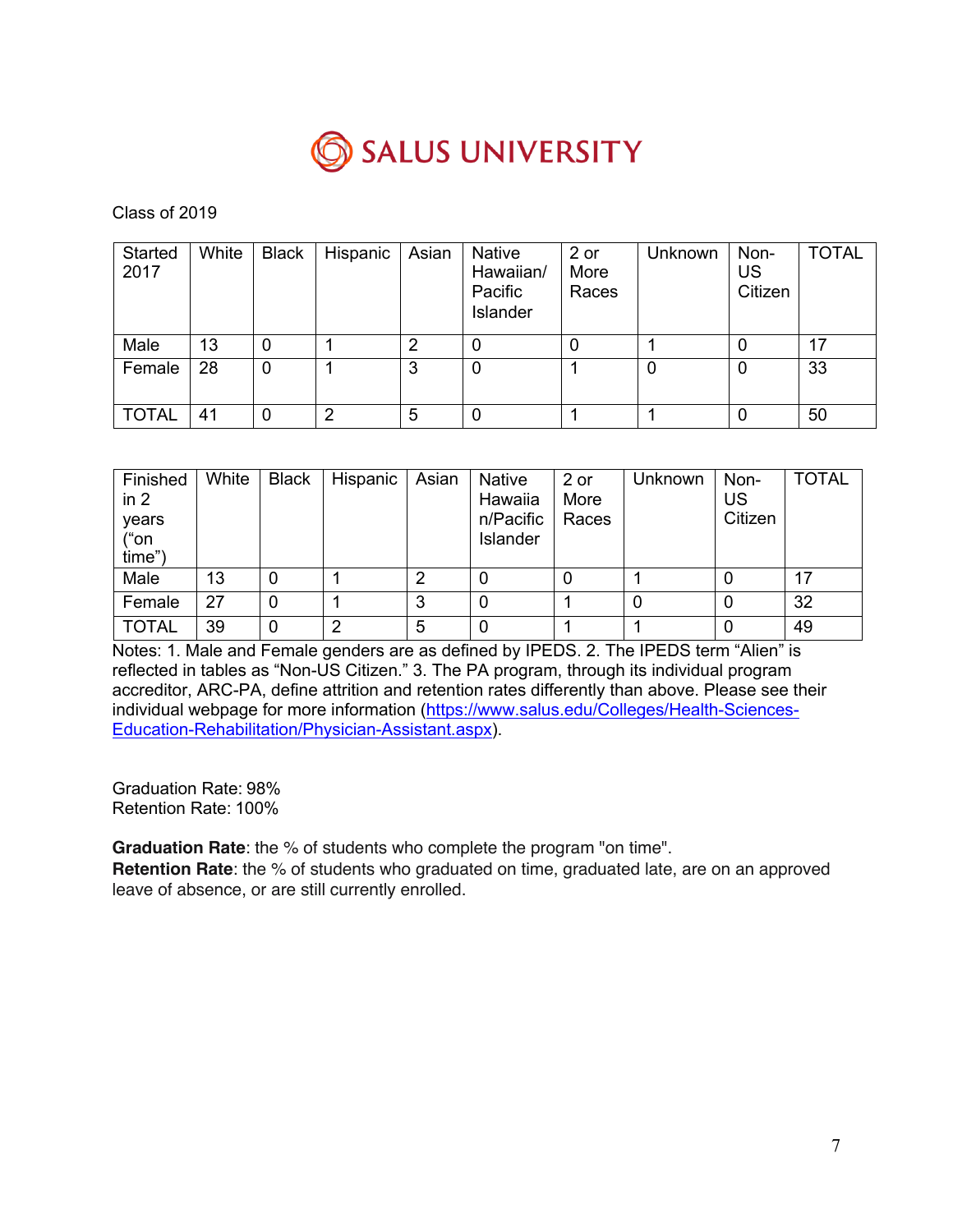

| Started<br>2018 | White | <b>Black</b> | Hispanic | Asian | <b>Native</b><br>Hawaiian<br>/Pacific<br>Islander | 2 or<br>More<br>Races | Unknown | Non-<br>US<br>Citizen | <b>TOTAL</b> |
|-----------------|-------|--------------|----------|-------|---------------------------------------------------|-----------------------|---------|-----------------------|--------------|
| Male            |       | 0            |          |       |                                                   | 0                     |         | 0                     | 9            |
| Female          | 33    | 0            |          | 3     | 0                                                 | 6                     | 0       | 0                     | 42           |
| <b>TOTAL</b>    | 40    | 0            |          | 4     |                                                   | 6                     |         |                       | 51           |

| Finished<br>in 2<br>years<br>("on<br>time") | White | <b>Black</b> | Hispanic | Asian  | <b>Native</b><br>Hawaiian<br>Pacific<br>Islander | 2 or<br>More<br>Races | <b>Unknown</b> | Non-<br>US<br>Citizen | <b>TOTAL</b> |
|---------------------------------------------|-------|--------------|----------|--------|--------------------------------------------------|-----------------------|----------------|-----------------------|--------------|
| Male                                        | 6     |              | 0        |        |                                                  |                       | 0              |                       |              |
| Female                                      | 33    | 0            | 0        | ◠<br>P |                                                  | 5                     | 0              | 0                     | 41           |
| <b>TOTAL</b>                                | 39    | 0            | 0        | 4      |                                                  | 5                     | $\Omega$       | 0                     | 48           |

Notes: 1. Male and Female genders are as defined by IPEDS. 2. The IPEDS term "Alien" is reflected in tables as "Non-US Citizen." 3. The PA program, through its individual program accreditor, ARC-PA, define attrition and retention rates differently than above. Please see their individual webpage for more information (https://www.salus.edu/Colleges/Health-Sciences-Education-Rehabilitation/Physician-Assistant.aspx).

Graduation Rate: 94% Retention Rate: 94%

**Graduation Rate**: the % of students who complete the program "on time".